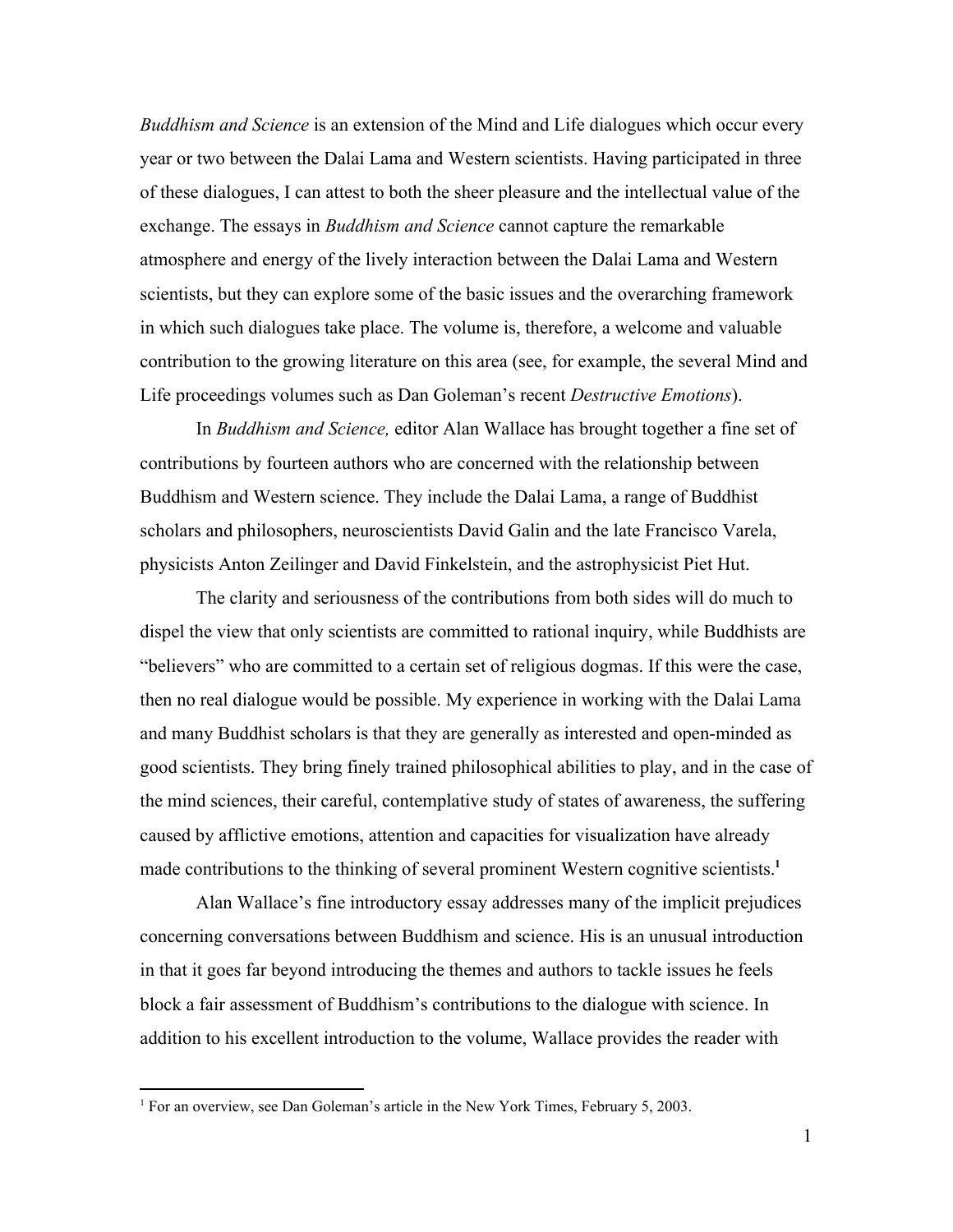concise introductions to each of the papers. This device goes a long way toward unifying the volume and enables one to get a sense of each of the contributions while reading selectively. Wallace was as a monk for fourteen years before becoming a student of physics and religion. His background stands him in good stead and places the reader in able hands.

In his overall introduction Wallace squarely addresses the questions: on what basis can a dialogue between Buddhism and science take place and what forces impede it? He makes a forceful case that Buddhism and its methods have been misunderstood by many scientists and even by Buddhologists. Buddhism does not fit neatly into the Western conceptions of religion, philosophy or science. Its way of philosophizing differs in some respects from that in the West.

As a religion, Buddhism does not affirm the existence of a deity. While it's empirically-oriented, it attends to domains of experience long excluded from Western science, namely the insights gained through attentive contemplative inquiry. In contrast to Western science, Buddhism seeks the *inner* causes of suffering and joy, viewing them as more important that the outer causes, which are so much the focus for science. Buddhist methods of research, like those of science, can be mastered by anyone willing to put in the effort, and the results are repeatable, if not quantifiable. In these senses Buddhism is scientific.

Unlike conventional science, however, Buddhism maintains that rational and empirical methods can be brought to bear on deep questions of human existence concerning the origins and meaning of life, ethics and the cultivation of compassion. The traditional split between values and facts, the former applied to religion and the latter to science, is confounded by Buddhism in ways I find very helpful. The false divide has, I believe, done considerable harm. We have analogs in the West that also reach across the divide, such as Rudolf Steiner's Anthroposophy, but none has been as extensively developed as Buddhism.

In addition to misunderstandings of Buddhism, Wallace argues that scientists like Edward O. Wilson often misunderstand science, confusing their personal allegiance to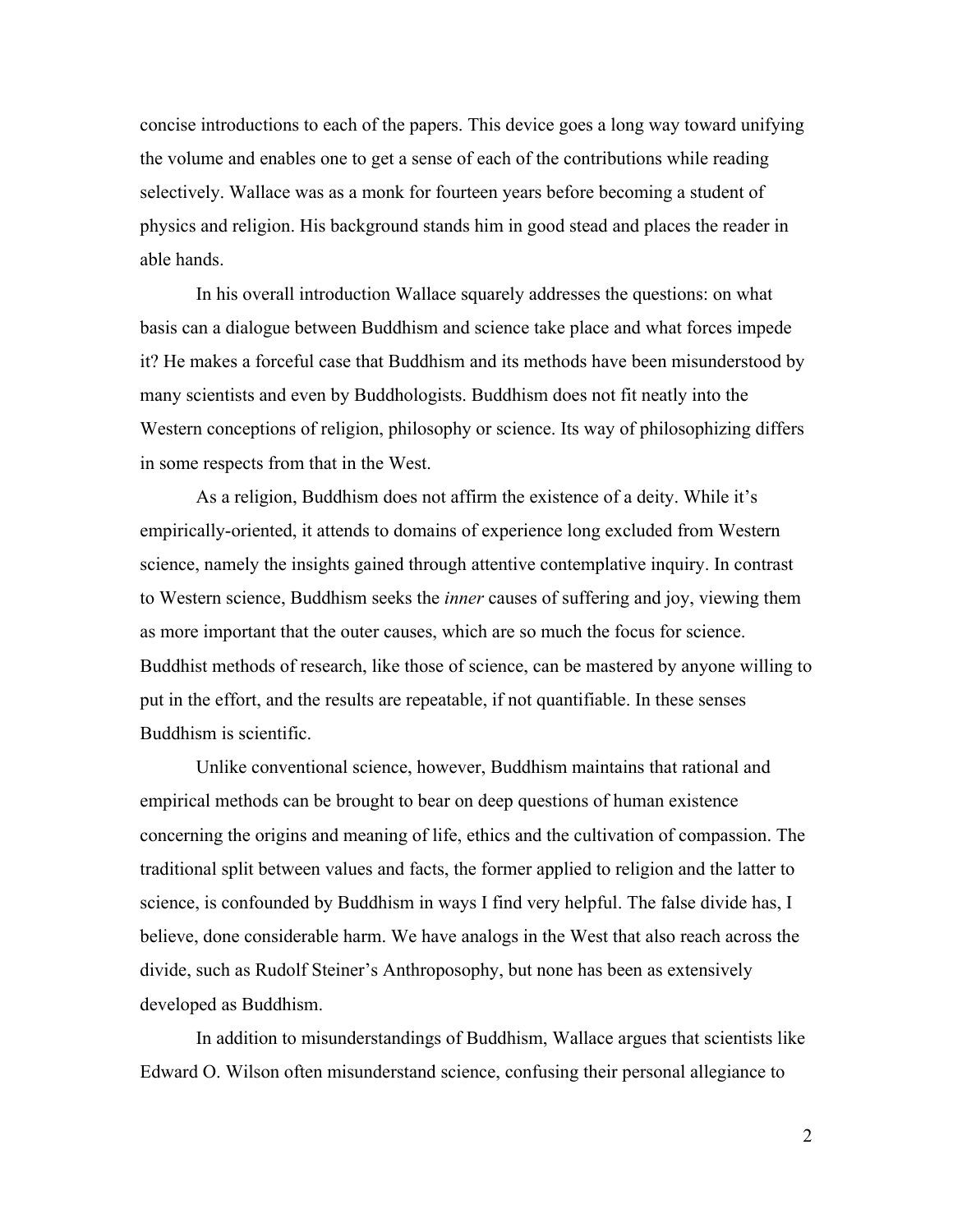the metaphysical position of materialism with the practice of science itself. Wallace goes on to characterize and criticize the several traits of scientific materialism, concluding that it has been granted religious status by many and particularly by Wilson, for whom materialism is an unquestioned creed. Advocates of scientific materialism will have little sympathy for truly learning from other cultures given their own far-reaching confidence in the dogmatic picture they hold of the world. In place of scientific open-mindedness and a dispassionate interest in the data, scientism of Wilson's brand blocks mutual understanding and desires to totalize its grasp, reducing ethics and aesthetics to molecular genetics and evolution. In a few pages, Wallace offers a stinging rebuttal of Wilson's empire of scientism. Fortunately, there are scientists with a genuine interest in and openness to learning from cultures radically different from our own, and it is these individuals who have contributed essays to the volume.

Yet the very difference between cultures raises yet another obstacle to the dialogue. The post-modern position of "cultural particularism" holds that on first principles the cultures of Buddhism and science cannot understand one another. Each uses language and concepts differently, and because of these differences one cannot assess the truth claims of the other. Indeed, truth itself becomes a social construct. While valuing the positive contribution that post-modernism has made to broaden our appreciation of difference and tolerance for other cultures, Wallace rebuts the post-modern view that one's judgments are merely the work of aesthetic preference.

Against these two barriers to mutual investigation—scientific materialism and post-modern deconstruction—Wallace urges "mutual respectful dialogue and collaboration in both empirical and theoretical research." His motive is grounded in the conviction, frequently stated by the Dalai Lama, that we are subject to suffering because of ignorance and delusion. He welcomes all help in overcoming these since freedom can only arise "by coming to know reality as it is." Instead of two non-overlapping magisteria we are engaged in one enterprise as whole human beings. Buddhism, science and other means of inquiry can offer us a diverse set of methods for that single exploration. They can each contribute to the real work of becoming fully human.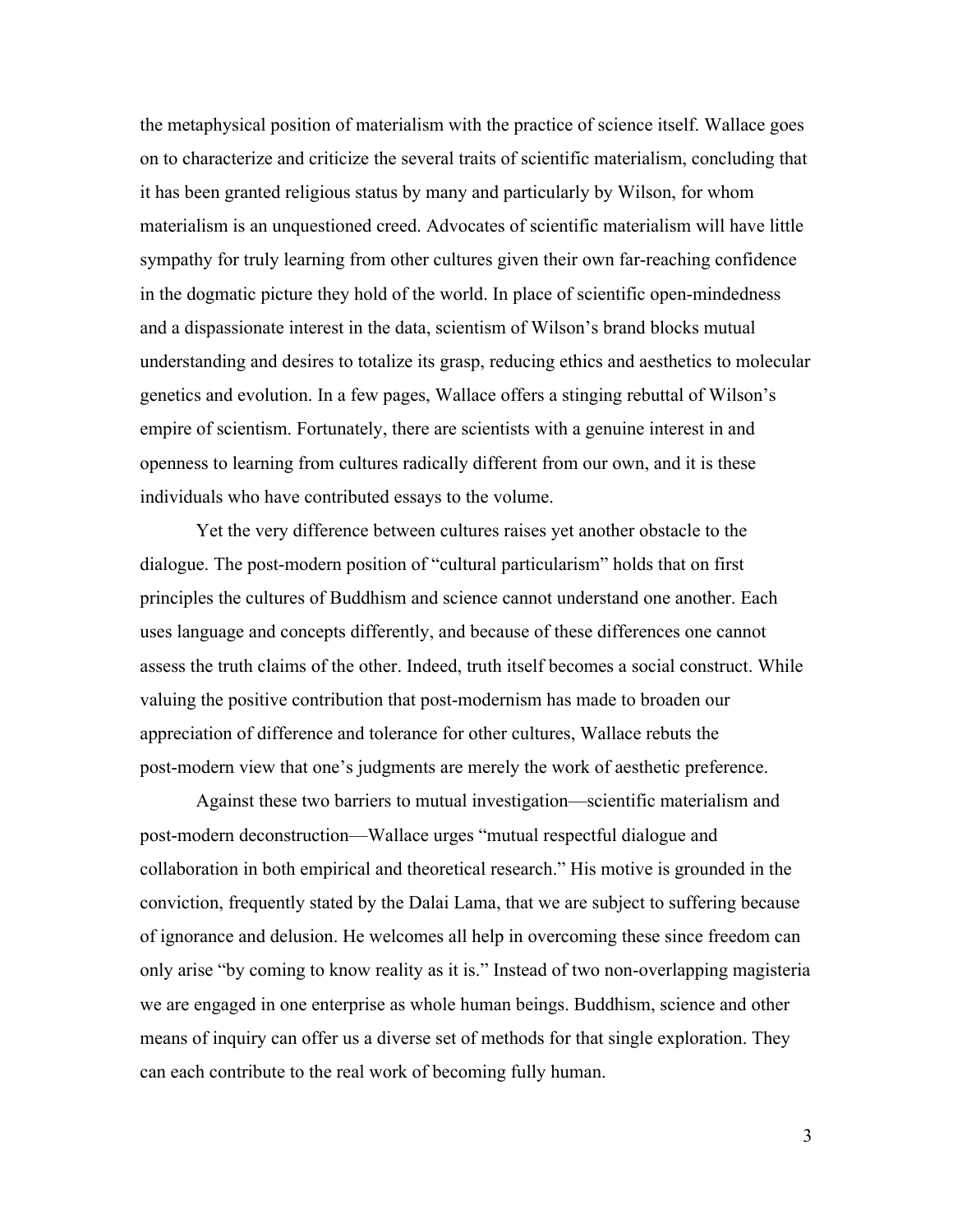I cannot give a full overview of the many fine contributions to this volume and so of necessity will limit myself to brief characterizations of the papers. The first essays set the stage. Buddhist scholar José Cabezón offers an analysis of the dialogue between Buddhism and science over time using the framework of conflict, compatibility and complementarity. He asks whether the differences between Buddhism and science are irreconcilable or, if they are compatible, what are their root similarities? The view of complementarity lies between these two, recognizing both similarities and differences. For example, the methods of science and Buddhism may both be empirical and rational in character, but the content on which they focus is quite different. Science produces factual knowledge while Buddhism is transformative. Cabezón makes an important observation, one that I have noticed as well **[Could you clarify what that observation is?]. [The observation is in the next paragraph]**

The Dalai Lama and Western scientists are often gracious to one another, which is admirable. Substantial differences, however, do exist between the views each hold concerning, for example, the fundamental nature of consciousness and the basis for ethical action. These differences need to be examined thoroughly by both parties. Science too often arrogantly asserts itself in areas where it lacks real knowledge. Buddhism can likewise be complacent about doctrines it has long accepted. Cabezón writes, "The tendency [for self-protection] manifests itself in an unwillingness to go beyond the merely informative, in an intellectual laziness that too readily accepts differences, and that justifies such acquiescence in the name of complementarity, or its offspring, the romantic idealization of the other." Dialogue is most successful when the truly difficult areas can be probed earnestly and energetically in the common spirit of inquiry. As evidenced in the debating courtyards, such conflict can lead to deep friendships if grounded in right motivation and rather than egotism.

In a related essay, Thupten Jinpa gives an informative history of the relationship between science and Buddhism, primarily from the Tibetan Buddhist side. As a native Tibetan trained in both monastic universities and later at Cambridge University, Thupten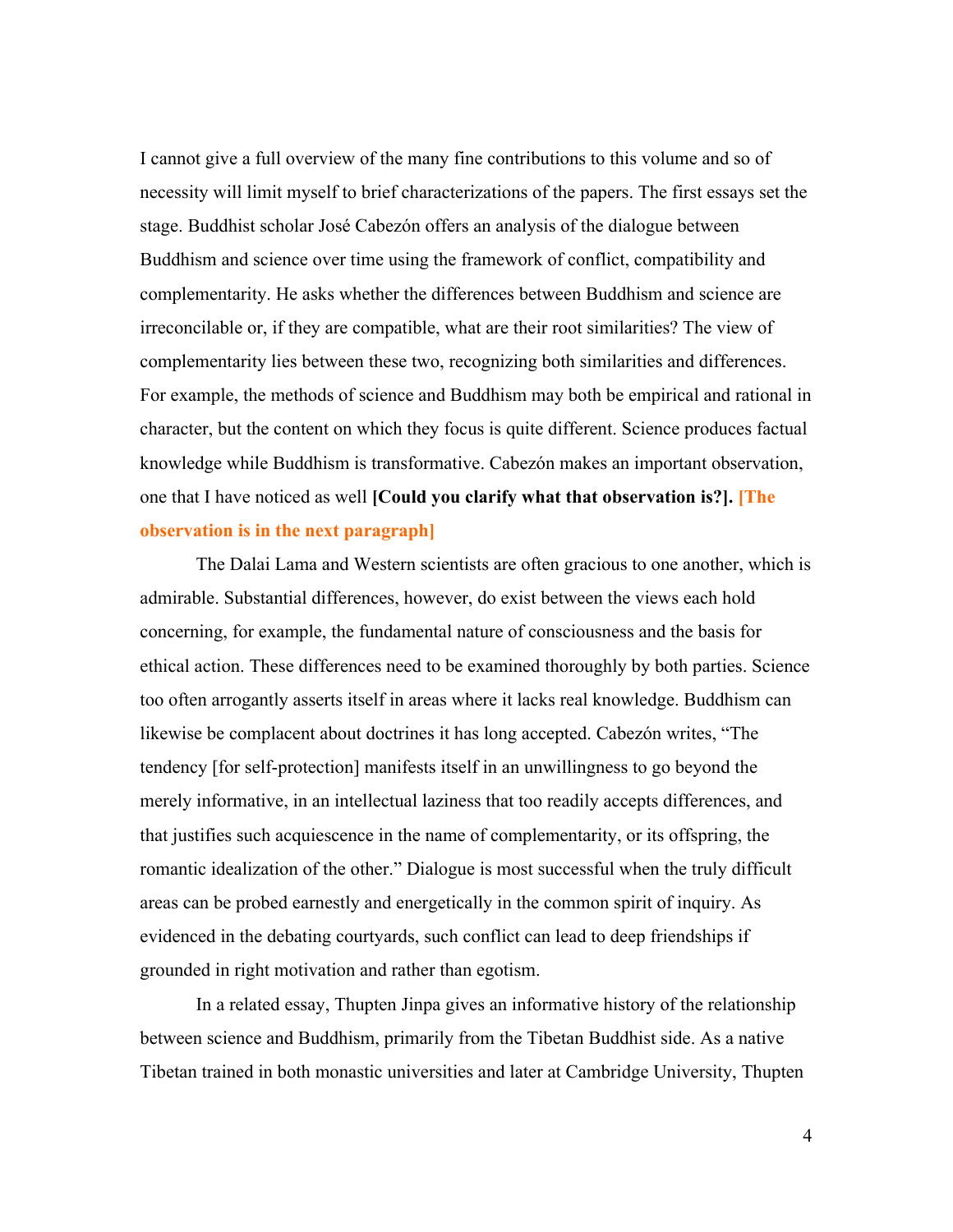Jinpa demonstrates a masterful understanding born of his own long experience within Tibetan Buddhism and his many years in service to scientific dialogues as the Dalai Lama's main English-language interpreter. Many of his examples provide support for Cabezón's framework.

In the first article in the section of "Buddhism and Cognitive Sciences," the Dalai Lama discusses the nature of the mind and possibilities for its transformation. He emphasizes the importance of the attainment of freedom, which can be brought about by the mind itself, and of excluding subjective bias. Subsequent articles in this section are by the UCSF neuropsychiatrist David Galin and William Waldron, a professor of religion at Middlebury College. They address the complex issue of identity or the "self" in Buddhist and Western thinking. Each looks beyond a reified personal identity to a dynamic interconnected pattern of relationships that generates a phenomenal sense of self. The Buddhist position on this question is complex and varies according to the different schools. Neuropsychology and psychiatry offer chaotic and conflicting pictures of the self. Galin's view of self is both similar to and different from Buddhist views, as Wallace points out in his overview. Waldron, by contrast, focuses on the implications of a mistaken reified view of self, seeing it as a great source of human suffering and the genesis of evil. He does, however, simultaneously grant the illusory self an evolutionary advantage.

In my opinion the view of the self presented here is too dark. From what source does compassion arise, and where does the will for personal transformation come from? Who are the bodhisattvas and buddhas? How are we to understand their moral agency without a richer and more positive notion of self? By focusing so much on the negative consequences of attachment to self, the positive aspects of human identity fade into the background, or are relegated to a materialistically conceived evolutionary psychology. The deconstruction of the self is too glib. I remain unconvinced that Western cognitive psychologists truly understand the Buddhist views of the conventional self or the far deeper role of Buddha-nature as a noble higher self at work in humans and the universe.

5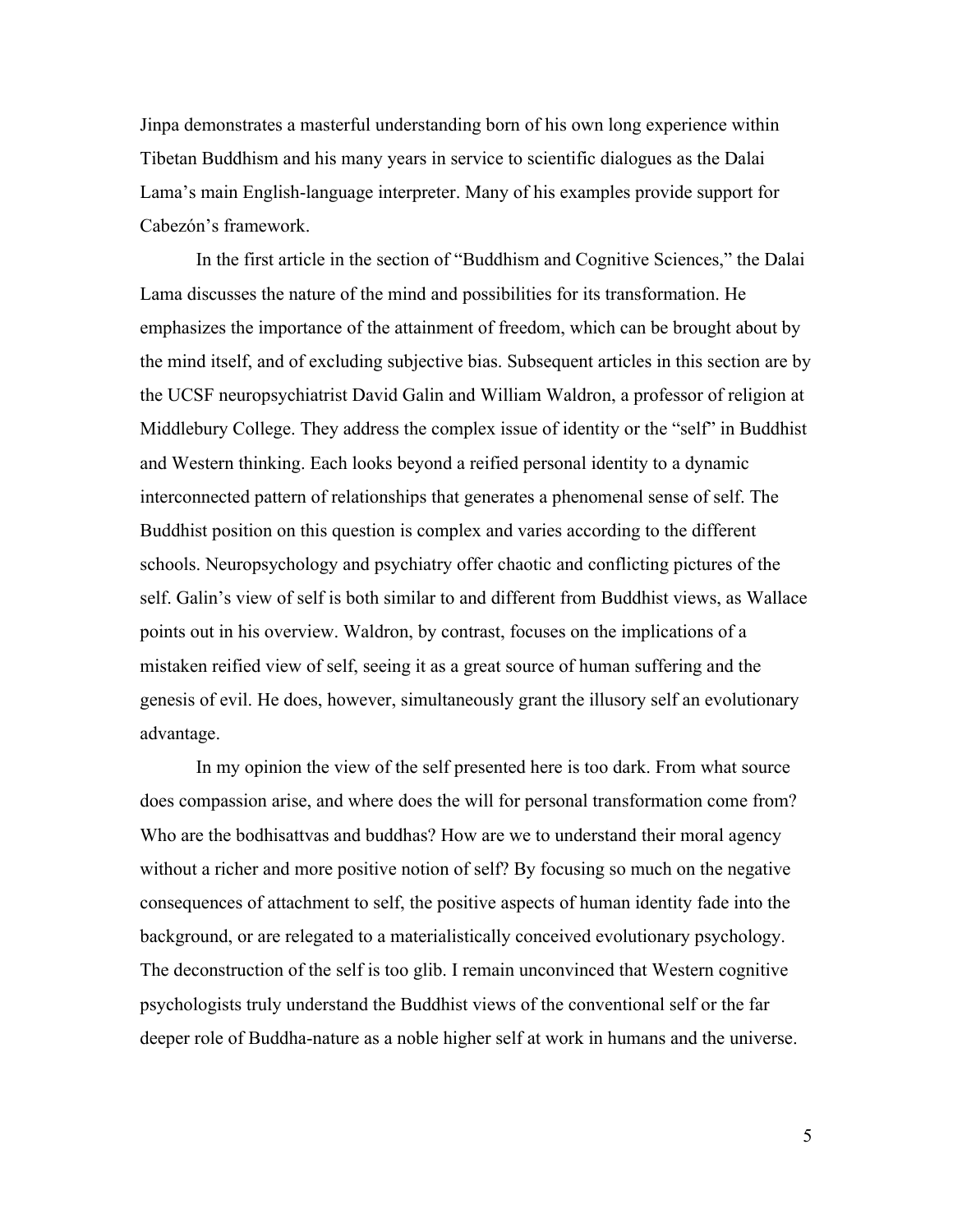With the essay of Varela and Depraz our attention shifts strongly to the interesting relationship between perception and imagination. They bring the three fields of neuroscience, Western phenomenology and Tibetan Buddhism to bear on this question. In their view imagination is not a secondary add-on derived from sense experience but a core feature of human consciousness. Perception, in this view, is a **constrained form of imagination**. **That which constrains it are the limitations of our physical sense organs and our bodily movement through the world.** As usual, Varela opens a door for us that most will find fresh and insightful.

Another contributor to the discussion on Buddhism and the cognitive sciences is **the sleep researcher** Stephen Laberge, who compares for us the state of lucid dreaming with the practice of dream yoga. In the last essay in this section, Buddhist monk and translator Matthieu Ricard offers a complement to the third-person character of neuroscience. He describes first-person methods of inquiry, giving one an appreciation for the value of insights arising from sustained contemplative practice like that found in Buddhism. Ricard argues for the rigor of such a contemplative science, and discusses the kinds of problems that can be examined with this tool.

The final section of the book takes up the relationship between Buddhism and the physical sciences. In this case no discoveries from the Buddhist side can be compared to those from physics and astronomy. Buddhism's contribution is to the philosophical understanding of modern physical science. Here **[please identify with his title or area of specialization]**William Ames gives a succinct overview of the situation. The qualitative and experiential character of Buddhist science is contrasted with the quantitative and objectifying character of physical sciences. He goes on to compare the early Buddhist views of reality with classical physics, and contrasts those views with the more recent Madhyamaka understanding and quantum theory. In particular, he explores the concept of "emptiness" in Madhyamaka and quantum physics. He finds a certain similarity while also recognizing the difference between the goals of the two systems. Where physics seeks factual knowledge, Buddhism seeks liberation through insight.

6